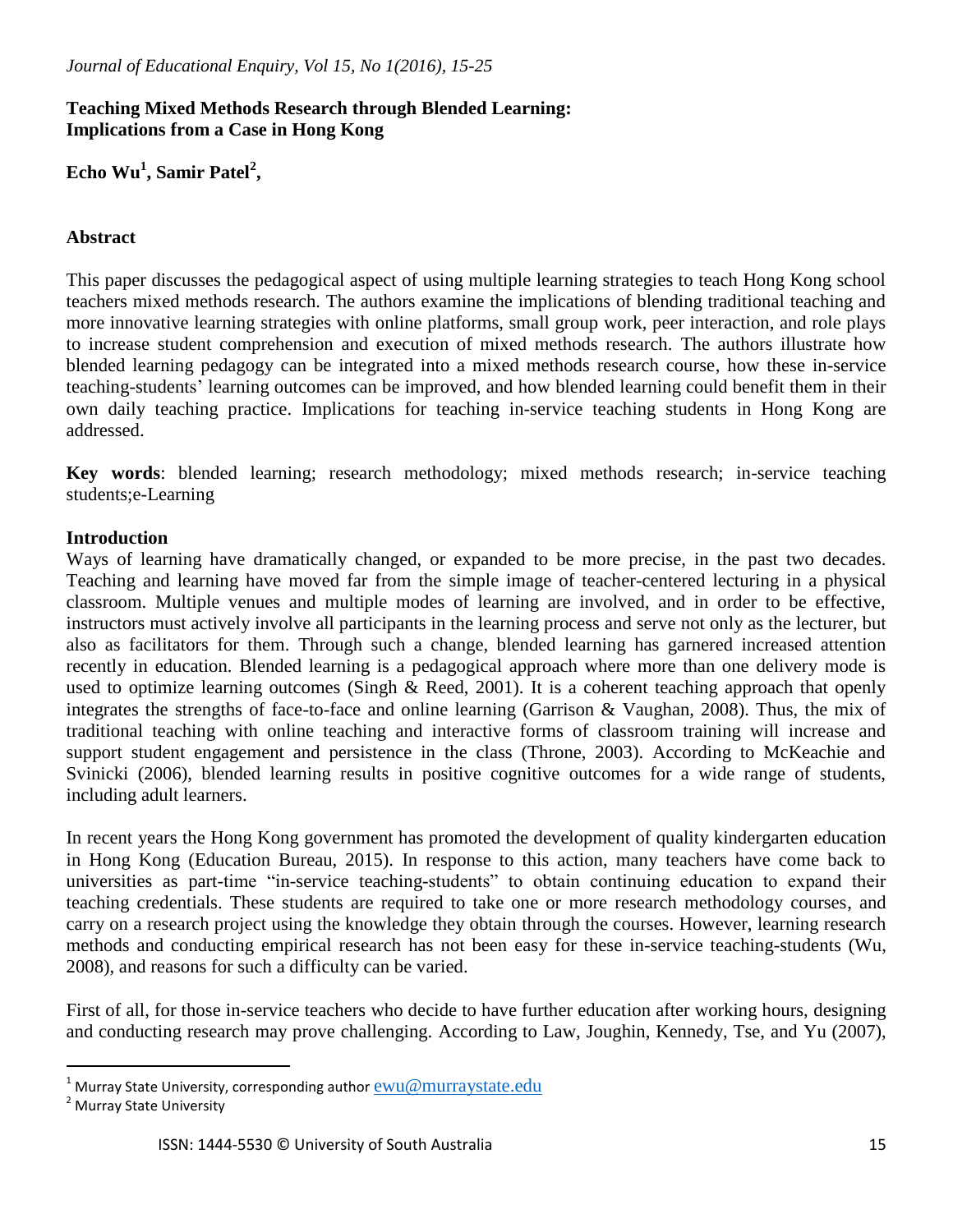in-service teaching students who maintained their employment as professional educators were often tired during their evening sessions. Attending traditional learning (i.e., face-to-face or lecture classes) therefore was more difficult, as time commitment became a great strain and learning needs were left unmet.

Another issue is the teaching experience and working format. Literature indicates that one's teaching often influences one's research agenda, and vice versa (Dana & Yendol-Hoppey, 2014). Preschool and kindergarten teachers in Hong Kong normally teach only one class for the whole year, without much interaction with children in other classes. When they design a research project, they focus solely on observing and assessing children in their own classrooms or interviewing parents or other family members of their students. Typically, they have small sampling sizes to collect data, and have limited knowledge on the process of conducting research. As a result, the rigour of research was often weak even though some teachers would use checklists, rating scales, or questionnaires. When teaching research methodology through blended learning approaches, these teachers would have more collaboration opportunities, can share and observe others' work through media and other online resources, and learn how to use research methods accurately to conduct solid research within their own teaching environment.

Further, Hong Kong kindergarten teachers usually do not feel competent in conducting rigorous research (Bocar, 2013). It could be related to the fact that they have not received appropriate training on research methodology, especially mixed method approaches, and they do not yet fully comprehend the application and significance of research. Mixed methods research is still considered to be a new paradigm in research, and a natural complement to traditional qualitative and quantitative research (Johnson & Onwuegbuzie, 2004; Onwuegbuzie & Leech, 2005). Research shows that learning systematic research knowledge can provide inservice teaching students with necessary tools to engage in a critical reflection and inquiry regarding their own teaching practice, and can empower them to make pedagogical improvements through their own actions (Pellerin & Paukner, 2015). However, professional training based on systematic research is lacking at the inservice levels (Burbank & Kauchak, 2003). It is critical to teach these students systematic research methods during their college training, so that they learn to conduct research in meaningful ways (National Council of Teachers of English, 2008). Sufficient knowledge and skills on research methods can lead to greater involvement of these students conducting research during their teaching practice.

Given the above facts and situation that Hong Kong in-service teaching-students are experiencing, an integration of blended learning strategies into a traditional learning format may benefit these students and create an active and learning environment for them. According to recent research (Hess, Hagemeier, Blackwelder, Rose, Ansari, & Branham, 2016), compared to traditional learning formats, blended learning can "help overcome the limitations of meeting time and space, reach a larger number of students, support instructional methods hard to achieve using textbooks, save training costs, produce high student ratings, increase student perceptions of achieving course objectives, and achieve academic results equivalent to strict face-to-face teaching" (p.2). Combining physical classroom instruction with e-learning, blended learning can maximize the benefits of both face-to-face and online methods (Bicen, Ozdamli & Uzunboylu, 2014). It can also include many different forms or strategies, sometimes complemented with instructor-led training and other learning formats. Research has reported high student satisfaction, as well as instructor satisfaction, with blended learning (Albrecht, 2006; Vaughan & Garrison, 2006). This is consistent with the result of a study conducted by Bourne and Seaman (2005), who indicated that both teachers and students could benefit through blended learning processes.

The authors of this article previously examined students' feedback through course evaluation, and the results clearly indicated that students' experiences in learning mixed method research through blended learning strategies had positive impacts on their learning. Thus, the authors found importance in exploring the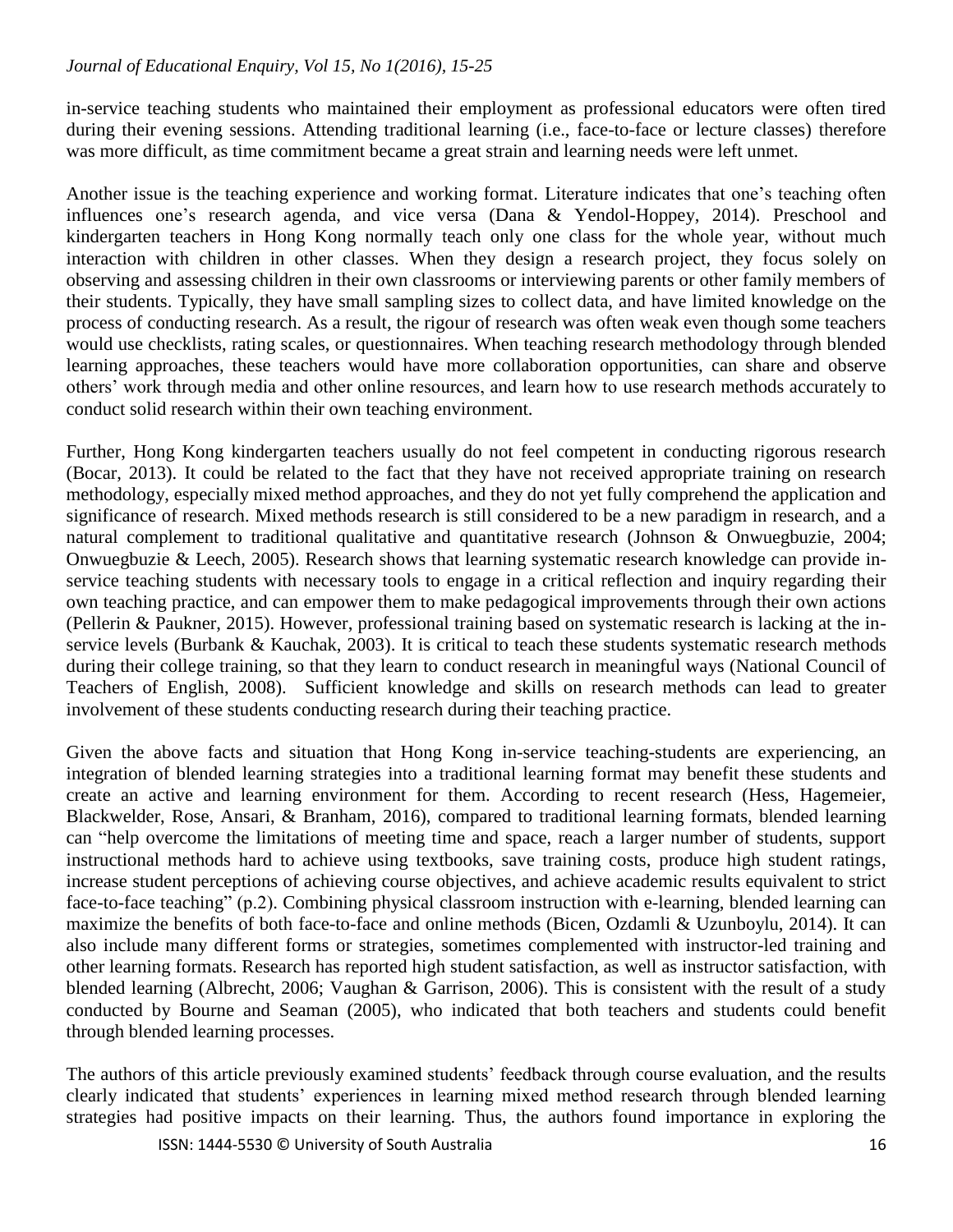implications of using the pedagogical strategies of blended learning in teaching in-service teaching students mixed methods research in Hong Kong. Specifically, the significance of combining traditional teaching and more up to date learning strategies such as online learning, group work, peer interaction, and role plays will be discussed.

# **A Case in Hong Kong**

In-service teachers in Hong Kong are not only busy, but they are also unfamiliar with the process of conducting research. When teaching research methodology to these students, every step for conducting a project needs to be explained and illustrated clearly. All the research steps, from designing a project to writing up the final reports require a great effort from any researcher, let alone from these less experienced in-service teaching students. A basic research methodology course with a blended learning pedagogy is necessary for in-service preschool and kindergarten teaching-students. These in-service teaching-students come to the university to take courses after a whole day of activities at their school. Some of them can easily lose focus if the class is mainly taught by lectures and PowerPoint presentations.

In the following sections, the authors will illustrate the integration of blended learning in a specific research methodology class taught by the first author. All students in this class were preschool and kindergarten teachers, working from early morning until late afternoon, before coming to the university for the evening class. In order to maximize the teaching and learning outcomes, the instructor utilized blended learning pedagogy to teach mixed-methods research.

## **Course Structure of the Mixed Methods Class**

Classes for in-service students in Hong Kong are mostly arranged in the evening, from 6:30 pm to 9:30 pm, as in-service students work during the day, and they needed time to travel to the university. There were ten sessions (which were called Modules in Hong Kong) for each course, and three hours for each session, one session each week. Regarding the content, students in this class were provided with various information on the essential steps of conducting research, including but not limited to:

- asking research questions phrased appropriately
- explaining the rationale for doing the research
- conducting literature review
- designing data collection methods
- collecting and analyzing data
- presenting results and discussing implications
- writing final report

Each of the steps mentioned above was addressed specifically in one of the ten sessions. Most commonly, each session was purposely arranged to address one step, with information being supplemented for related steps. As a common practice in Hong Kong, all students are given a syllabus, schedule, references, and criteria for assessment at the first session of a course. Readings and relevant materials/references were listed for each session, and students were required to carefully prepare for the class before each session and bring with them questions they may have when attending the class.

The most common and more traditional instructional tool is whole-class lecture, which is considered as passive and dependent on teachers to funnel "knowledge into the somewhat retentive minds of students" (Smart, Witt, & Scott, 2012, p. 392). Lectures were still employed in the sessions of this research methodology course, but they were not the major part of the teaching, and certainly did not account for the entire three-hour session; rather, lectures were supplemented with other teaching methods. The instructor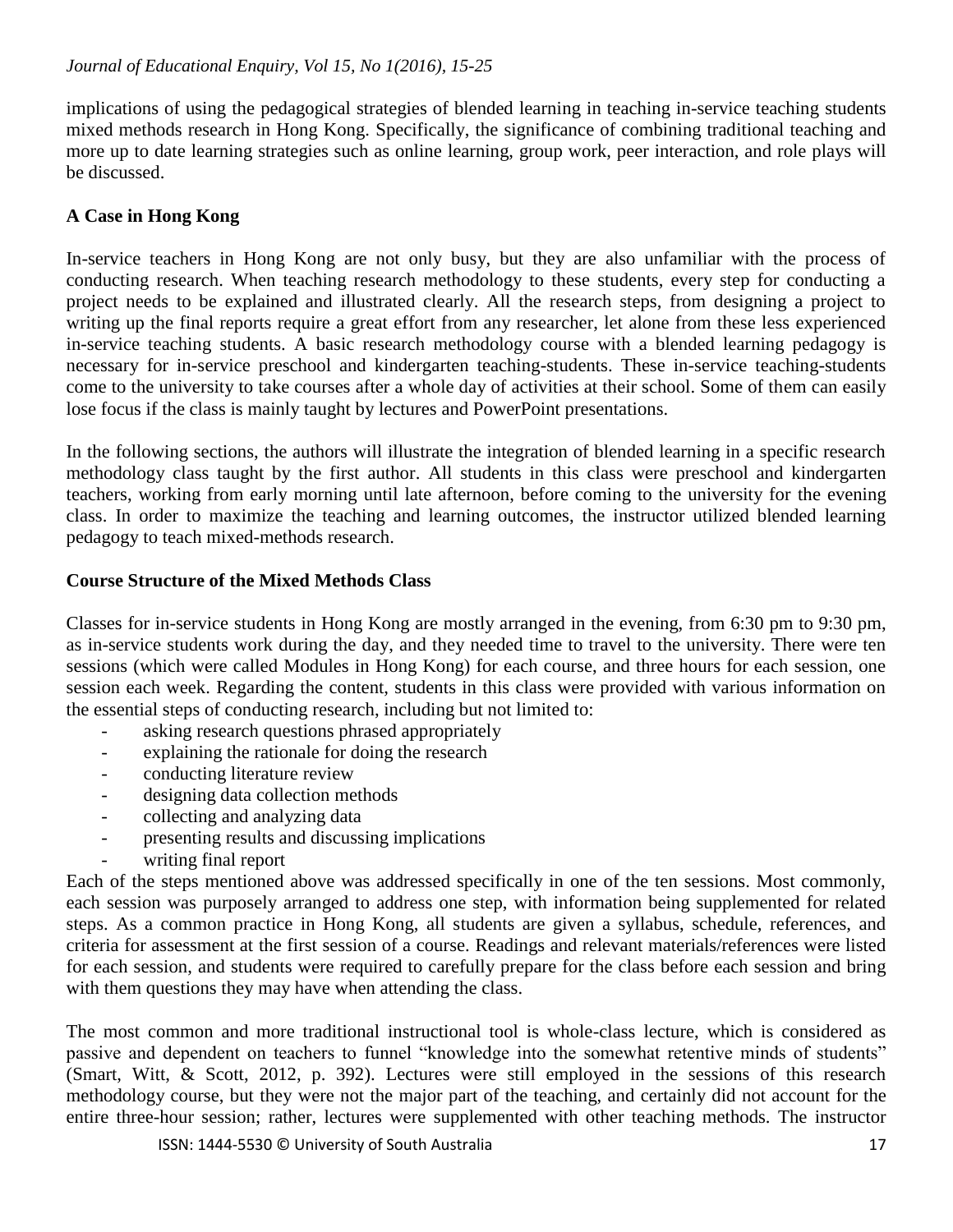would normally gave lectures either at the beginning of the sessions or after a group discussion. The maximum size of the class was 40, and as was usually the case in Hong Kong, the class had a full number of students. The instructor designed brief PowerPoint presentations, printed reading references for the class, and uploaded all the materials to the institutional based online learning platform (i.e., Blackboard). The wholeclass lectures typically lasted for less than an hour, followed by small group discussions or presentations, peer work, library search, and/or internet communications. The content of the lectures were more theory- or knowledge-based, with a purpose to explain clearly the step-by-step approaches to research methods in early childhood education.

Most of the students were new to research, although many of them had rich experiences in teaching preschool and kindergarten children. Topics of the course included practical issues such as designing research questions, conducting literature reviews, critically addressing the literature to present an argument, selecting proper methods to collect data in order to answer the research question, and literally conducting the research by collecting data and analyzing the results. These are all important issues that were addressed during the lectures, some briefly and some in detail. Evidently it was not easy to cover all of the topics in a ten-session course, but the instructor used multiple approaches through blended learning, to provide more hands-on activities for students to practice and reflect what they learned.

## **Group Discussions and Presentations**

Research on classroom observations shows that students' own initial thoughts on certain topics can be changed or expanded as they discuss with classmates and understand how others think (Smart, Witt, & Scott, 2012). In most of the sessions, students had opportunities to work in groups. In this university at Hong Kong, all students were assigned to certain classes and they normally stayed in the same class until they graduated. However, this research methodology class was an exception, and the in-service teaching students were all from different classes. Most of them did not know each other very well and did not have much chance, if any at all, to communicate with each other outside their night classes. It was evident in this research methodology course that group discussion or presentation has been the most popular strategy for the instructor to engage all students in the learning process. Students were either randomly assigned by the teacher, or were grouped by sitting areas, with 6 to 8 group members together, who might be from the same or different schools, and might have different knowledge or interests over the topics. The instructor would walk around and talk to one group at a time to discuss with them and answer their questions.

Students in the class were at various levels of understanding of and readiness in conducting research. While some students knew very little about research, some others might have basic knowledge and skills regarding particular elements of research. These include the definitions of qualitative and quantitative research methods, meanings of reliability and validity, how to conduct a search for journal articles, and key issues of writing research reports with a proper format. All these were topics for group discussions during the class. After a certain amount of time (normally 15-20 minutes), students would be asked to present and share the main ideas or questions raised from their group discussion. Many of the students were articulate and well engaged in the group discussion.

## **Role Plays**

Teachers in Hong Kong are familiar with role play, which actively involves movement, and is considered to be specifically at the crux of children's learning as it is "the best medium for harnessing and directing students' focus" (Ostroff, 2014, p. 73). Teachers use this popular strategy in preschool and kindergarten settings with children, especially those who are five to six years of age. In this research methodology course,

ISSN: 1444-5530 © University of South Australia 18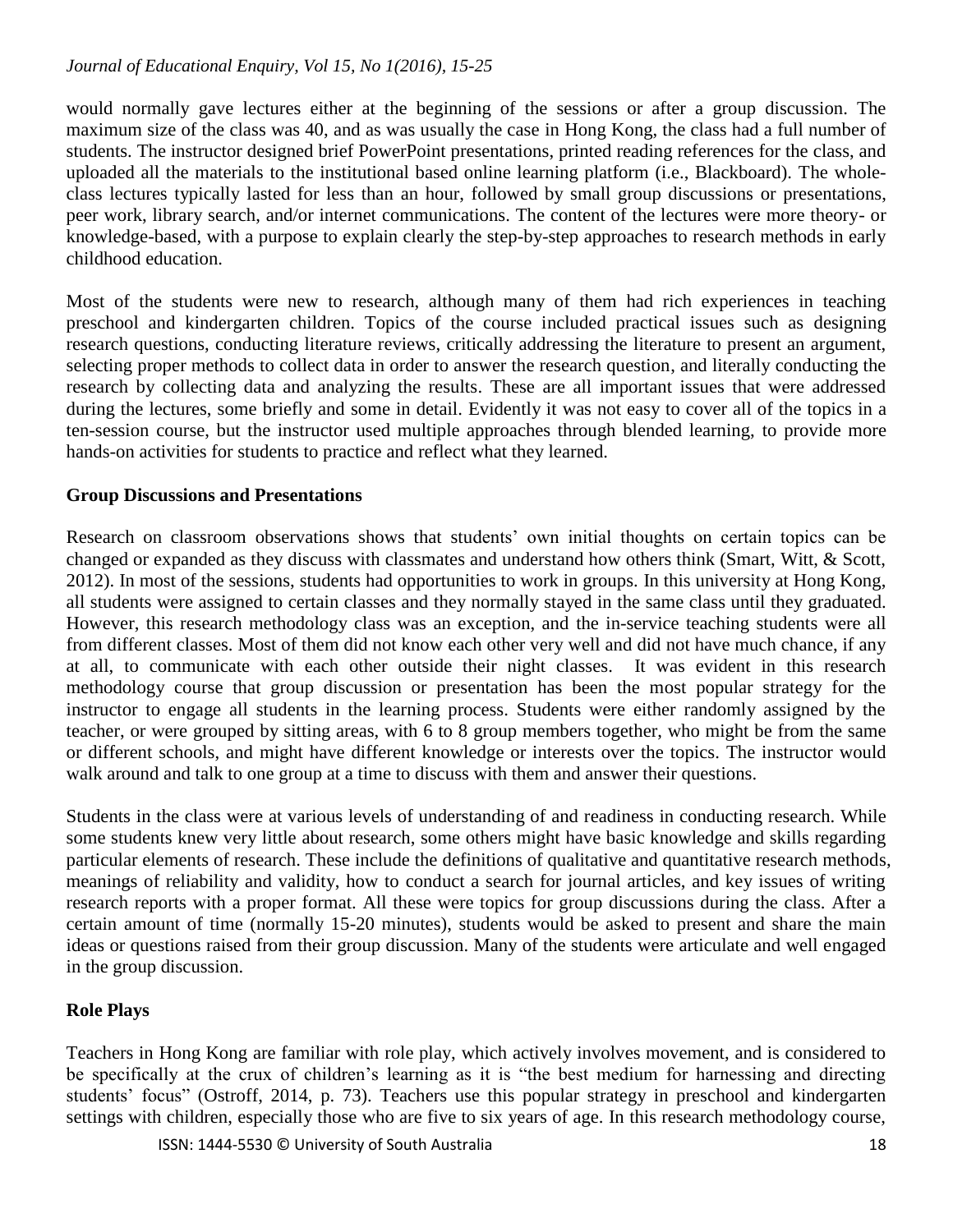role play was also employed with the aim to provide in-service teaching students with more visual and practical experience in conducting research. The students were asked to improvise and demonstrate the role play within the same session of class, instead of preparing it in advance.

Students were lively and enthusiastically engaged in the role play activities. It was noticeable that these inservice teaching-students were eager to plan fun activities for their students (e.g., making costumes and toys, designing drama performances, or preparing any other activities). During the role play activities, the instructor also observed that mock interviews with parents or teachers, during which funny scenarios happened in classroom or at home were displayed (e.g., a crying or mischievous kid), resulted in high engagement in the students' learning process.

After the role play activities, students would discuss on relevant topics and were given instructions or feedback on how to improve the process when conducting research in real classrooms or family settings. It was evident that role play was among the most effective ways for students in this class to understand research issues, including how to prepare an interview, how to ask questions properly and to engage interviewees, how to observe young children as participants or non-participants, and how to take notes or make audio or video-recordings.

## **Debates**

Debate is one of the blended learning strategies that can be effective in learning, as it is considered to be able to enhance students' learning motivation through vigorous preparation, presentation, defense, and classmates' participation and interaction (Alén, Domínguez, & de Carlos, 2015). In this research methodology course, debate was employed by grouping in-service teaching students into two competing teams of 3-4 students each. The teams would debate on topics such as the advantages and disadvantages of quantitative and qualitative research, different types of observations, the use of case studies, and/or generalization of results from quantitative studies. Alén, Domínguez and de Carlos (2015) suggest that debates help students develop diverse and relevant learning and critical thinking abilities. Through debate and presentation activities (typically two teams holding opposite stands), as well as an instructor-led discussion after the debate, students would understand better many issues that might be controversial or not clear enough to them before. Such issues might include how to compose meaningful research questions, what the strengths and weaknesses of certain research methods were, and how to employ mixed methods research in the best way to suit their research projects.

## **Peer Work and Interactions**

Peers are defined as groups of people of similar interest, age, background, or social status. Working in peer groups and having active interaction with one another are among the most beneficial ways of enhancing student learning (Hodgson, Brack, & Benson, 2014). The peer work in this research methodology class referred to the in service teaching students working in small group format (i.e., 2 or 3 people) with their friends or colleagues who they knew well. It was different from the group discussion, where normally the teachers would arrange the groups randomly, or by sitting area, and may assign different tasks, topics, or position stands to each the groups. The peers worked on specific topics out of their own interest or choice, and the topics might not have direct relationships to those of other peer groups.

Peer work or peer discussion was employed during some of the sessions of this research methodology course. The instructor would normally prepare a worksheet, asking the students to work on the worksheet individually first, and then discuss with their peers in detail, focusing on the questions on the worksheet,

ISSN: 1444-5530 © University of South Australia 19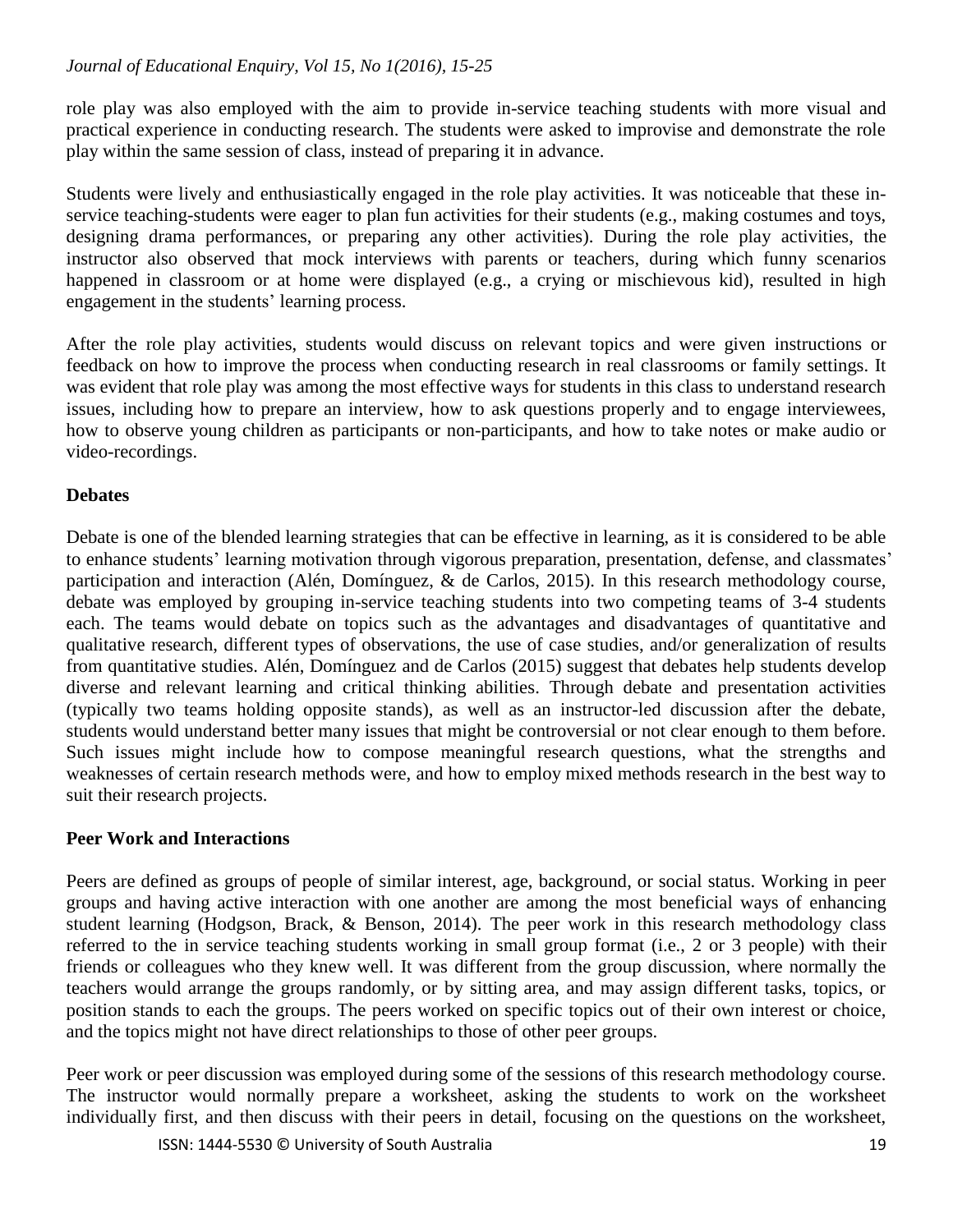including their own ideas and answers or any thoughts that related to the worksheet. Sometimes the instructor would sit down with one of the peer groups and talk with them for a while, and exchange ideas over the problems or questions the students encountered. It was also a valuable experience for the instructor to have closer interactions with the students, to get to know the students better, and to memorize more easily the names and characteristics of each student of the class. Typically, Chinese names are more complicated than western names, and it is not a common exercise in Hong Kong for instructors to use students' first names as is more common in Western countries. It is especially the case when the class size is as big as 40. However, in this research class, the instructor found that it was a powerful strategy for her to memorize all the students' names in a short period of time, and let the students have more opportunities to learn other students' names. Such a practice led to respect from the students, also closer and better relationships and peer interaction, and a more engaging learning environment within and outside the classroom.

The peer work and discussion can provide students with a great chance to develop and assimilate their ideas with their peers, and builds a deeper understanding of what they are learning (Weber, Maher, Powell, & Lee, 2008). In this Hong Kong class, peer interaction also allowed for more thorough and personal sharing, and students had opportunities to discuss in-depth with a peer their understandings of research methods, including both quantitative and qualitative research, on questions and problems that they had encountered at school or in the class, or on ideas they obtained during their learning process or the teaching practice. Students were also encouraged to reflect with their peers on each step of their learning, clarify what they had learned, and explain areas of continued struggle.

## **Self-Paced E-Learning and Online Collaboration**

E-learning is viewed as a contemporary common type of learning facilitated online through network technologies (Garrison, 2011). As indicated by Garrison (2011), researchers described the growth of elearning as explosive, unprecedented and amazing, which represented a new era of learning with the capacity to bridge time and space for all purposes. E-learning offers both teachers and learners the delight for selfpaced learning, and the flexibility in terms of time and venue to teach or learn. It provides an excellent opportunity to expand their communication and collaboration with each other through online processes (Tudor, Stan, & Paisi-Lazarescu, 2015). In most recent years, the delivery hardware of e-learning can range from computers to tablets or smart phones, with the same instructional purpose to support individual or organizational learning and performing goals (Clark & Mayer, 2016). In Hong Kong, as in countries all over the world, e-learning is more and more popular at all levels, especially higher education.

In this research methodology class, while most of the sessions were taught through face-to-face classroom learning, the e-learning practice was also demonstrated through student self-paced learning delivered in an online, digital format. The instructor and students communicated anytime and anywhere either through emails or, specifically within a popular online learning platform, Blackboard. The instructor uploaded various teaching and learning materials (e.g., handouts, voice-over PowerPoint presentations, ancillary readings, video and audio materials, etc.) on Blackboard. Students could find information for the course anytime and from anywhere, as long as they were able to connect to the Internet. In addition to providing information to students, the instructor encouraged the students to learn how to search literature online, e.g., how to use the university library search engine, or how to use Google Scholar to search academic work related to research methodology. Students may take one hour or ten hours, if they wish, to work on a course project. In addition, Blackboard was also an easy-to-use communication platform where students connected with the professor and with one another to share ideas or questions, and to submit their homework.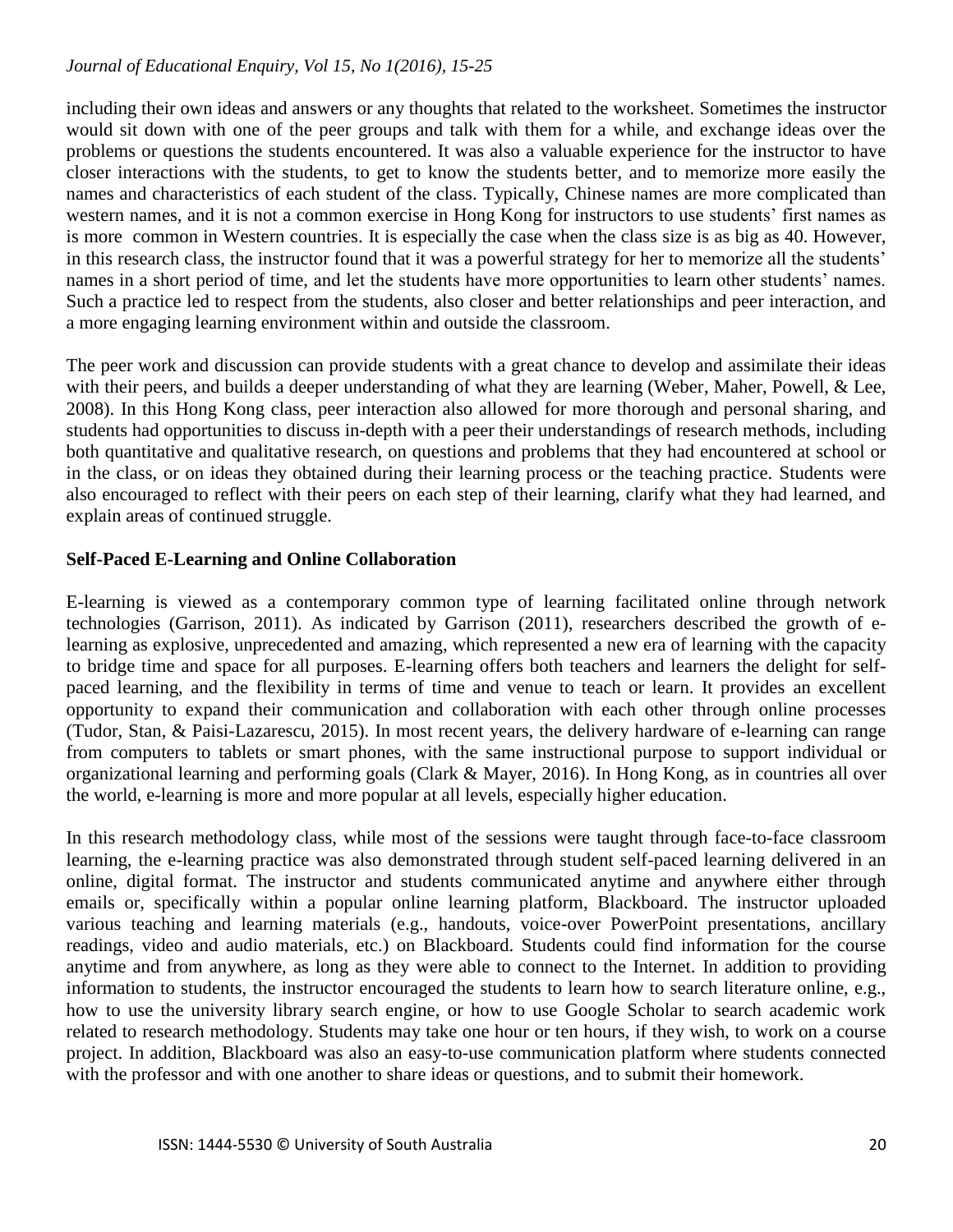There were several computer centres on campus, and there was also a 24-hour, 7-day computer centre for students to use any time. However, since all of the in-service teaching-students had full-time jobs at preschools or kindergartens during the day, they normally only had opportunities to engage in the online platform at home or on campus before the class. Several times among the ten-session course, the instructor gave students opportunities to go to the library in teams, and upload materials they found during non-class hours, or to submit questions and share ideas within their own teams or within the whole class online. Such an interaction and collaboration among students through the e-learning platform was a creative innovation in this class, as these full-time teachers usually attended only face-to-face classes. It was also a good supplement to class discussion, especially to students who might not feel comfortable to ask questions orally in front of the whole class, and who preferred to communicate and collaborate via the e-learning platform.

When teaching quantitative research methods specifically, teaching students how to use software such as SPSS and/or Excel for research analysis, the instructor booked one or two sessions in a computer lab for the whole class. Students worked in small groups, and used the online software to try out and to learn from the instructor and from each other. Such data analysis software was totally novel to the students, and it was not an easy aspect of research for students to learn and master in a very short period of time. However, the basic knowledge of using the software, the interesting data input process, the exciting results and data output with colourful diagrams or tables, and online collaboration among students, were all powerful learning experience to these in-service teaching-students.

One thing that is worthy to pay attention to is that students in this class had learned many brand new ideas through online discussion and internet searching. For instance, they learned that research could be much less difficult than what they had assumed, especially through careful design and planning; not only quantitative research, but qualitative research could also provide scientific results even with small numbers of samples or participants; mixed methods were great in school settings like where they were teaching. It was an eyeopening learning experience to these teaching students to realise how much solid data they could collect, and what valid research they might be able to conduct even through their daily teaching in small classrooms.

## **Discussion and Reflection**

Teaching research methodology can be challenging especially when teaching in-service preschool and kindergarten teachers who have very limited time, energy and resources during the learning process. This paper aimed to explore the benefits of using blended learning strategies in teaching mixed methods research to in service teaching students in Hong Kong. A variety of teaching and learning tools have been discussed, including the traditional whole-class lectures, combined with group discussions and presentations, peer work and interactions, role play, debates, and e-learning experiences.

Reflecting on the teaching and learning process in a college class with preschool and kindergarten teachers in Hong Kong, we have obtained rich experience and have also learned specific lessons. One important implication for better teaching outcomes seems to be based on the effectiveness of employing blended learning pedagogical approaches. As mentioned before, students in Hong Kong worked long hours during the day, coming to the class in the evening after a full day of work. They were typically very tired, and in many cases, hungry and frustrated. Students with such a situation needed to be motivated and encouraged more than any other types of students, in order to engage them in the classroom learning. That required more effort and more "cunning tactics" from the instructors. Blended learning strategies with a variety of activities that involve students better in the teaching and learning process, as well as its most convenient flexibility in terms of time and venues of learning, have evidently been more appropriate for the new era of learning. It was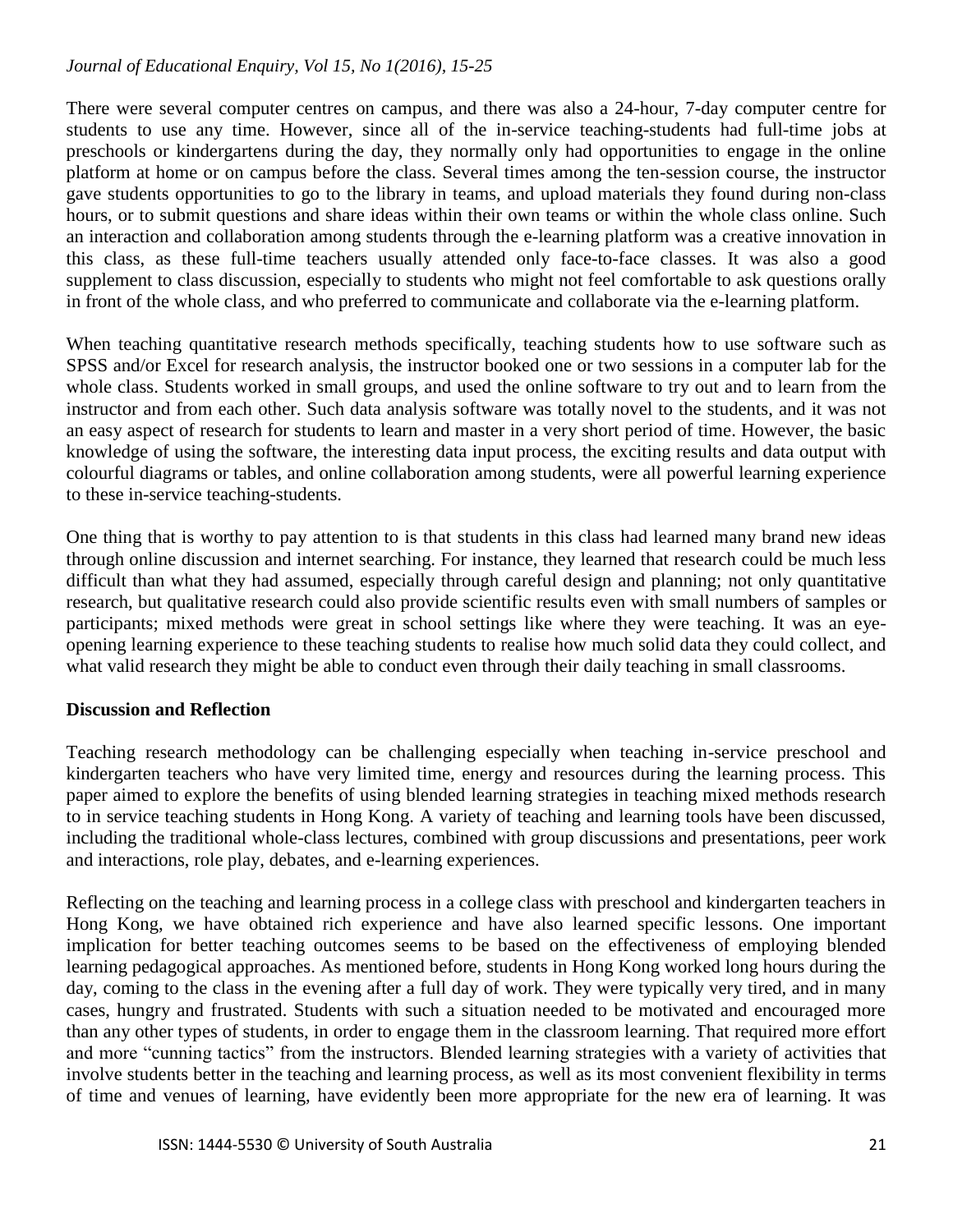particularly the case in teaching research methodology, which was not a familiar avenue for most of the preschool and kindergarten teachers in Hong Kong.

Another implication is that practical and hands-on learning exercises were more appealing, and more readily accepted by the in-service teaching students than traditional whole-class lectures. Not only that these teachers were used to learn through fun activities as they were required to be creative themselves at work teaching young children, but also learning theoretical-based research methodology could be more tedious than any other subject areas. Therefore, the more interesting and more "fun" one can make the class, the more efficient the teaching and learning process can be. The authors of this paper have noticed from the students' feedback and evaluation that, these students' experiences in learning mixed methods research through blended learning strategies indeed had positive impacts on their daily teaching practice. For example, they learned how to start with certain research problems, how to raise and explore research questions for further investigation, and particularly, what specific methods they could choose to collect data and answer their research questions. In addition, they had indicated in the evaluation that they also learned through their own learning experience how to interact with young children more effectively, and how to observe children properly and conduct authentic research through their daily teaching.

In addition, as mentioned before, the in-service teaching-students were typically not familiar with research methods, and were reluctant to conduct any research project within their school settings. Absorbing new knowledge and practicing new skills through a variety of blended learning strategies, these students learned how to conduct research using suitable and practical tools, e.g., qualitative and quantitative research methods and/or mixed methods within their own school environment and classrooms. As indicated in their reflections, students believed that this course had helped them engage in a critical self-evaluation which consequently led to action, enhanced their professional growth, and empowered them to make pedagogical improvement through their daily teaching practice.

The students also reflected that the new knowledge of mixed method research they had learned through this course provided them with a great opportunity to start planning for research projects, and to understand their own students and environment with more solid skills. Furthermore, owing to blended learning opportunities where they could share and learn from each other, these students had the chance to see their own teaching in new perspectives, and to find out what they could do to improve their current instructional strategies, and to plan how to serve their students better.

It should be noted that, in different cultures or different societies, teaching and learning strategies could be different depending upon certain cultural issues, students' needs, their learning preferences, instructors' expertise, and the popularity of certain online tools in the era of information technology. Whole-class lecture is still inevitable and as a matter of fact, important and necessary, while other strategies such as small group activities and the use of information technology and other learning resources are highly recommended. Undoubtedly, the variety of blended learning strategies can turn the teaching and learning process to a much more enjoyable experience to both students and instructors.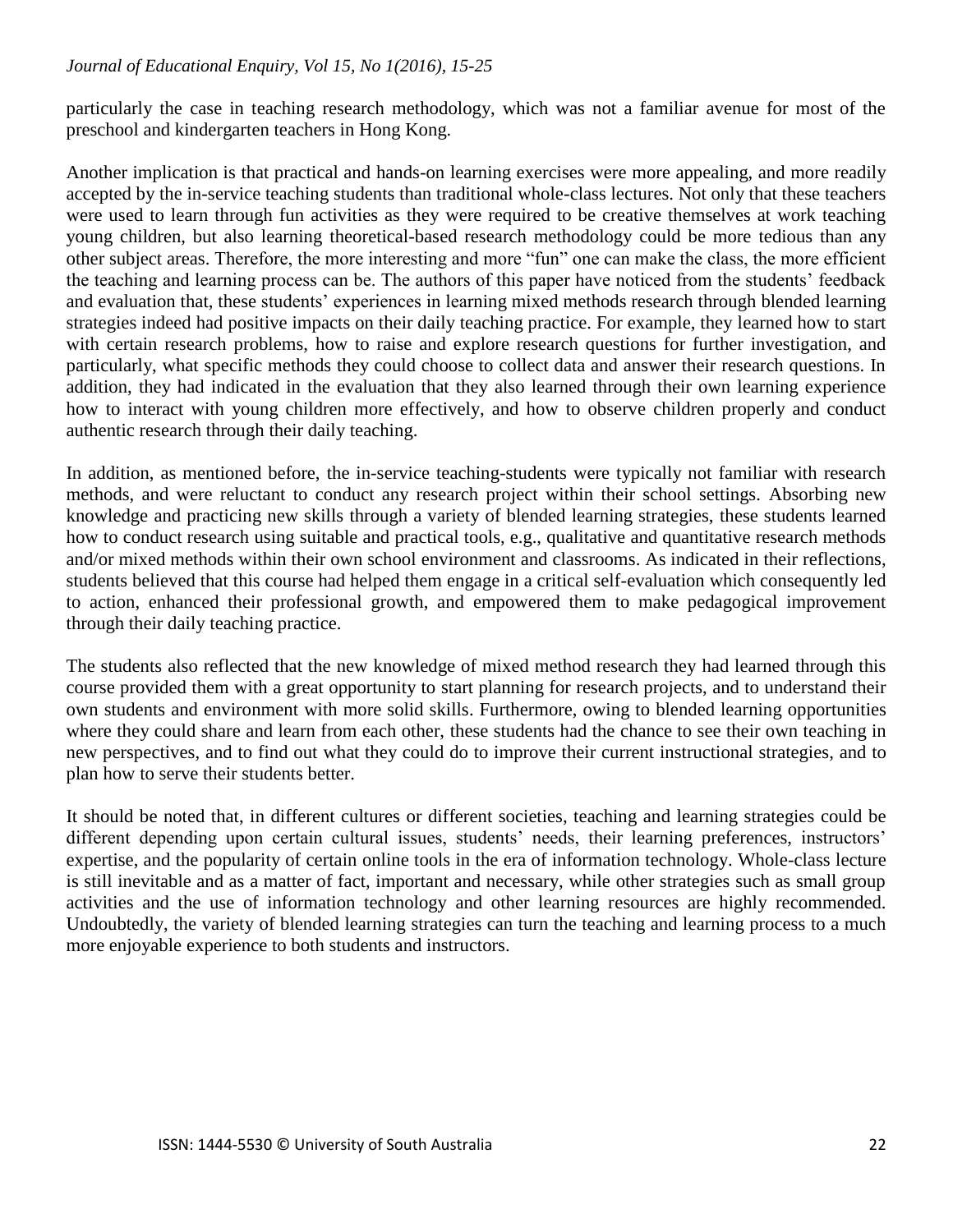**Echo Wu, Ph.D.,** is the Director of Center for Gifted Studies and an Assistant Professor at the Department of Educational Studies, Leadership & Counseling in the College of Education at Murray State University (MSU), KY. Dr. Wu obtained her Bachelor of Arts degree in Beijing, Master of Education degree from the University of New South Wales, and Master of Philisophy research degree from the University of Hong Kong. She then studied at the University of Virginia (UVa) for her Ph.D. degree and worked at the National Research Center for Gifted & Talented in 2004-2007. She was an Assistant Professor at the Hong Kong Institute of Education in 2007-2011, and a Visiting Scholar at UVa in 2011-2012. She started the current job at MSU in 2012. Contact: [ewu@murraystate.edu](mailto:ewu@murraystate.edu)

**Samir Patel, Ph.D.,** is an Assistant Professor at the Department of Educational Studies, Leadership & Counseling in the College of Education at Murray State University (MSU), KY. Dr. Patel obtained his Bachelor of Science in Psychology degree in 2001 at the University of Central Florida, and continued his education in the same institution, and obtained his Master of Arts in Counselor Education in 2004 and Doctor of Philosophy in Counselor Education in 2010. He started the current job in August 2012. Contact: [spatel4@murraystate.edu](mailto:spatel4@murraystate.edu)

# **References**

- Albrecht, B 2006, 'Enriching student experience through blended learning', EDUCAUSE Research Bulletin, vol. 2006, no. 12, pp.1-12, viewed August 30, 2015,<http://net.educause.edu/ir/library/pdf/erb0612.pdf>
- Alén, E, Domínguez, T, & de Carlos, P 2015, 'University students׳ perceptions of the use of academic debates as a teaching methodology', Journal of Hospitality, Leisure, Sport & Tourism Education, vol. 16, pp.15-21. doi:10.1016/j.jhlste.2014.11.001.
- Bicen, H, Ozdamli, F, & Uzunboylu, H 2014, 'Online and blended learning approach on instructional multimedia development courses in teacher education', Interactive Learning Environments, vol. 22, no. 4, pp. 529-548. doi:10.1080/10494820.2012.682586
- Bocar, A 2013, 'Difficulties encountered by the student-researchers and the effects on their research output', Proceeding of the Global Summit on Education 2013, pp. 61-67. doi: 10.2139/ssrn.1612050.
- Bourne, K, & Seaman, J 2005, 'Sloan-C special survey report: A look at blended learning', Needham, MA: The Sloan Consortium.
- Burbank, MD, & Kauchak, D 2003, 'An alternative model for professional development: Investigations into effective collaboration', Teaching and Teacher Education, no. 19, pp. 499-514.
- Clark, RC, & Mayer, RC 2016, 'E-learning and the science of instruction: Proven guidelines for consumers and designers for multimedia learning', Hoboken, NJ: John Wiley & Sons.
- Dana, NF & Yendol-Hoppey, D 2014, 'The reflective educator's guide to classroom research' (3rd ed.), Thousand Oaks, CA: Corwin.
- Education Bureau 2015, 'Overview of kindergarten education in Hong Kong', viewed May 22, 2015, http://www.edb.gov.hk/en/edu-system/preprimary-kindergarten/overview/index.html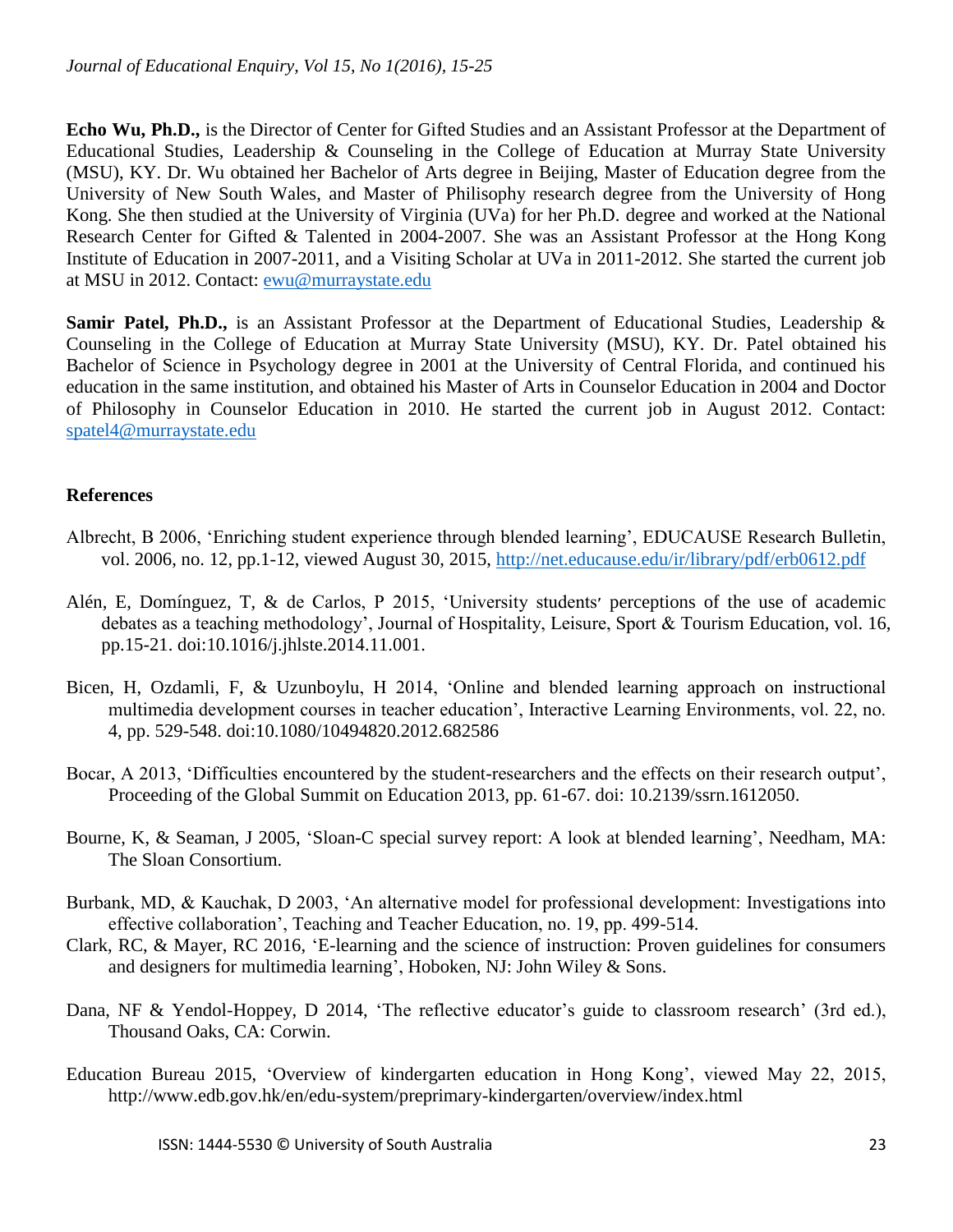- Garrison, DR 2011, 'E-Learning in the 21st century: A framework for research and practice', New York: Routledge.
- Garrison, DR, & Vaughan, ND 2008, 'Blended learning in higher education: Framework, principles, and guidelines', San Francisco, CA: John Wiley & Sons.
- Hess, R., Hagemeier, N. E., Blackwelder, R., Rose, D., Ansari, N., & Branham, T. 2016, 'Teaching communication skills to medical and pharmacy students through a blended learning course', American Journal Of Pharmaceutical Education, vol. 80, no. 4, pp. 1-10.
- Hodgson, Y, Brack, C, & Benson, R. 2014, 'Introducing case-based peer-assisted learning in a professional course', Journal of University Teaching & Learning Practice, vol. 11, no. 2, pp. 1-15.
- Johnson, RB, & Onwuegbuzie, AJ 2004, 'Mixed methods research: A research paradigm whose time has come', Educational Researcher, vol. 33, no. 7, pp. 14-26. doi: 10.1177/1558689806298224.
- Law, EH, Joughin, G, Kennedy, KJ, Tse, H, & Yu, WM 2007, 'Teacher educators' pedagogical principles and practices: Hong Kong perspectives', Teaching in Higher Education, vol. 12, no. 2, pp. 247-261, doi: 10.1080/13562510701192040
- McKeachie, WJ, & Svinicki, M 2006, 'McKeachie's teaching tips: Strategies, research, and theory for college and university teachers', Boston, MA: Houghton Mifflin Company.
- National Council of Teachers of English 2008, 'Understanding the relationship between research and teaching', viewed August 5, 2015,<http://www.ncte.org/cee/positions/researchandteaching>
- Onwuegbuzie, A, Leech, N 2005, 'Taking the "Q" out of research: Teaching research methodology courses without the divide between quantitative and qualitative paradigms', Quality & Quantity, vol. 39, no. 3, pp. 267-295, doi: 10.10071/s11135-1670-0.
- Ostroff, WL 2014, 'Don't just sit there... Pay attention!' Educational Leadership, vol. 72, no. 2, pp. 70-74.
- Pellerin, M & Paukner, FI 2015, 'Becoming reflective and inquiring teachers: Collaborative action research for in-service chilean teachers', Revista Electrónica de Investigación Educativa, vol. 17, no. 3, pp. 13- 27.
- Singh, H, & Reed, C 2001, 'A white paper: Achieving success with blended learning', Centra Software, vol. 1, pp. 1-11.
- Smart, KL, Witt, C, & Scott, JP 2012, 'Toward learner-centered teaching: An inductive approach', Business Communication Quarterly, vol. 75, no. 4, pp. 392-403. doi: 10.1177/1080569912459752
- Throne, K 2003, 'Blended learning: Hoe to integrate online & traditional learning', Sterling, VA: Korgan Page Limited.
- Tudor, SL, Stan, MM, & Paisi-Lazarescu, M 2015, 'Integration of the e-Learning in teaching/learning courses at preschool and primary pedagogical teacher', E-Learning & Software for Education, vol. 2, pp. 340-345, doi: 10.12753/2066-026X-15-142